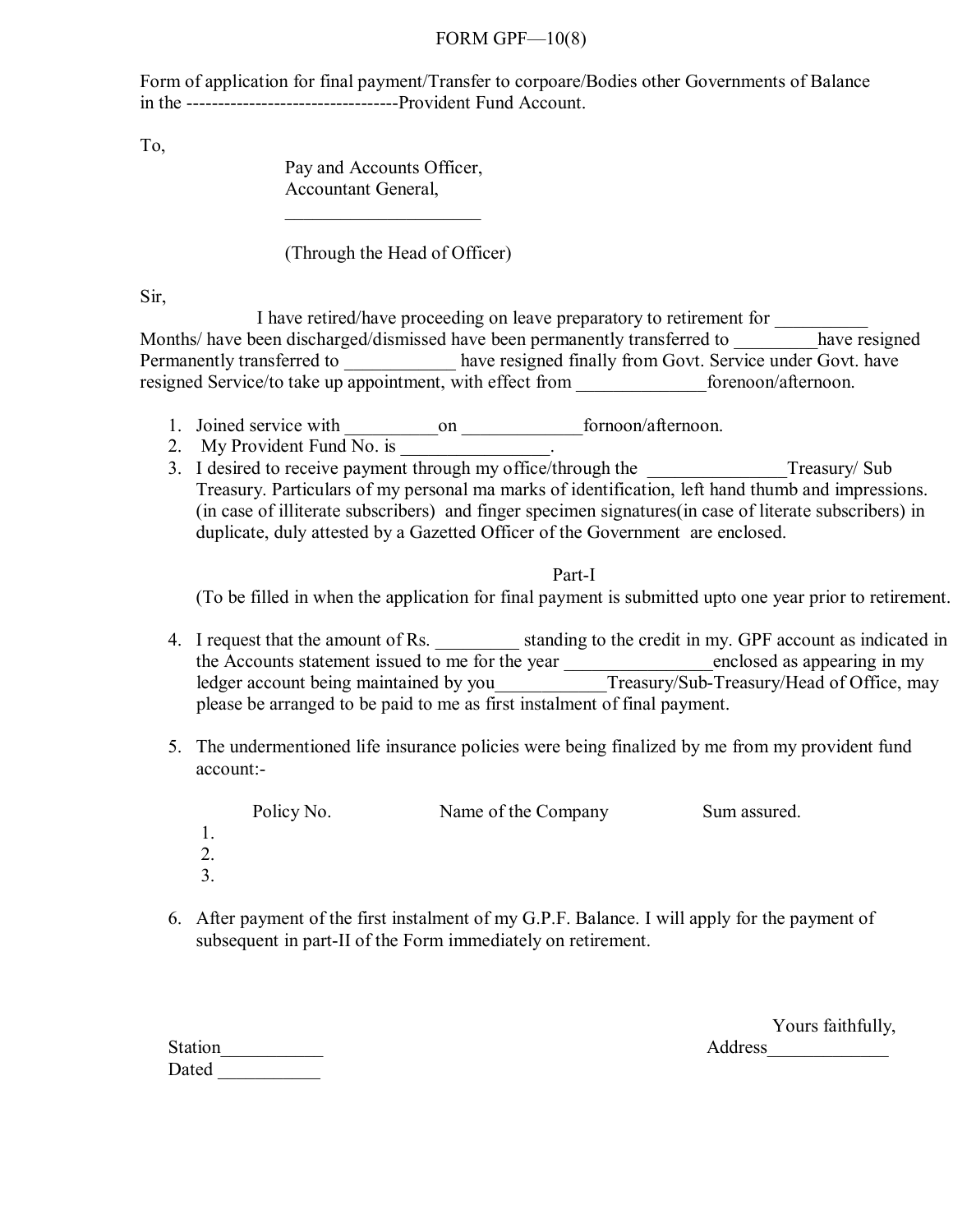|                                          | This applies only when payments is not desired through the Head of Office.<br>(For Use By Head of Office)                                                                                                                                                                                                                                                                                                                                                                                                                                 | for necessary action. |  |
|------------------------------------------|-------------------------------------------------------------------------------------------------------------------------------------------------------------------------------------------------------------------------------------------------------------------------------------------------------------------------------------------------------------------------------------------------------------------------------------------------------------------------------------------------------------------------------------------|-----------------------|--|
|                                          | 2. The Provident Fund Account No. 6. 6 of Sh. /Smt./Kumari exercise of Sh. in the statements furnished to his/her from year to year) is example.<br>3. He/She is due to retire from Govt. Service on __________.<br>4. Certified that he/She had taken the following advances in respect of which<br>instalments of _________ are yet to be recovered and credited to the fund Account. The<br>details of the final withdrawals granted to him/her after the period covered by the aforesaid<br>accounts Statements are indicated below:- |                       |  |
| 1.<br>2.<br>3.<br>4.<br>5.               | <b>Temporary Advances</b><br>Certified that the following amounts were withdrawn from he/her account to finance the<br>life Insurance Policy.                                                                                                                                                                                                                                                                                                                                                                                             | Final Withdrawals     |  |
| 1.<br>2.<br>3.<br>$\overline{4}$ .<br>5. |                                                                                                                                                                                                                                                                                                                                                                                                                                                                                                                                           |                       |  |

(Signature of the Head of Office)

## PART-II

In continuation of my earlier application dated for the final payment of P.F. Balance, I request that the entire Balance at my credit with interest due under the may be paid to me

## OR

 I request that the entire amount at my credit with interests due under the rules may be paid to me /Transferred to

|         | Signature |  |
|---------|-----------|--|
| Name    |           |  |
| Address |           |  |

(For use by Head of Offices)

Forwarded to the pay and Accounts Officer/Accountant General \_\_\_\_\_\_\_\_\_\_ for necessary action/in continuation of Endorsement No.  $\frac{d}{dt}$ 

2. He/She has finally retired/will proceed on leave Preparatory to retirement

for months/has been discharged /dismissed/has been permanently transferred to has resigned service under finally from Govt. service has resigned service under Government to take up appointment with and his/her resignation has been accepted